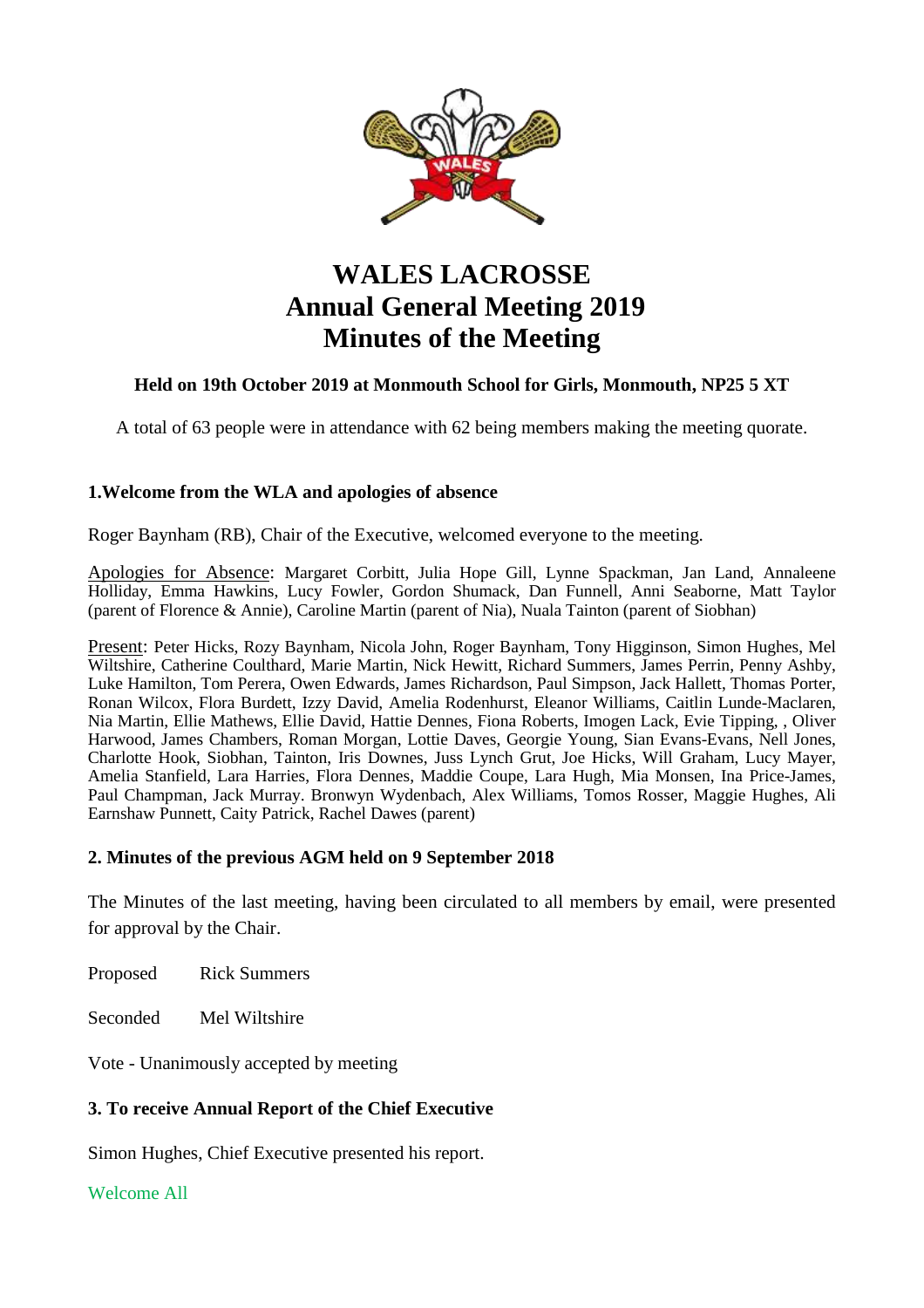I am delighted to have the opportunity to speak to you today about where we have come from and where we are going.

However, it would be remiss of me not to start by first congratulating our Men on becoming Home Nations Champions for 2019. It is a testament to all the hard work put in by everyone associated with the Men's team.

It was also hugely pleasing to see the men put out an under 20 team for the inaugural U20 European Championship in Prague – coming a fantastic  $6<sup>th</sup>$ . This is an area we are very keen to grow.

Our Women have also been very busy, with the European Championship in Israel and the Under 19 World Championship in Canada.

The Women had everything thrown at them to disrupt their performance by the host nation, Israel, but showed resilience and determination to finish with the Bronze medal. Our 19s had a fabulous tournament maintaining their ranking of  $7<sup>th</sup>$  in the World, while we also took 3 touring academy teams to Canada to begin to give them exposure to International tournaments.

While we can be rightly proud of all the achievements across all the National Squads, we wish to set the bar even higher and will be aiming to equal or better these positions in the next few years.

So what has the Executive been doing these past 12 months and how are we aiming to help our coaches and national squads going forward?

There were a number of areas that needed our attention, some more urgent than others before we could start looking at other areas and the development of the game in Wales.

## **Compliance & Governance**

This was our biggest concern, our Governance/Compliance was many years out of date and leaving us as executives and you as members exposed to risks. Sport Wales had been heavily critical of us. In addition, we needed to ensure that our Constitution was brought into the  $21<sup>st</sup>$  Century. Sports Wales also recommended that we have one central Website as a Governing body that was all encompassing.

I won't bore you with the details, but I'm delighted to say, we finally have in place Governance that Sports Wales has endorsed. We have one central website, capturing all our teams and information regarding the National Body. I must thank Anni Seaborne's Dad for going through all the Governance & Compliance documents and challenging us to ensure they were correct, while Will & Helen David gave us invaluable legal counsel in producing the new Constitution that has been circulated to the membership for adoption.

Safeguarding & Child Welfare was probably the biggest single area we needed to address and ensure our policy framework was rigorous and conformed to the highest standards. David Cooke, who is our Safeguarding officer, worked with the CPSU in sport to ensure that we are 100% compliant in this area. We are also currently creating a team to ensure both the Women's and Men's Academies have access to Welfare Officers. A massive thanks to David for addressing this area.

Before we think we can put this to bed, this is an ongoing task, which will be constantly updated as new legislation is brought in.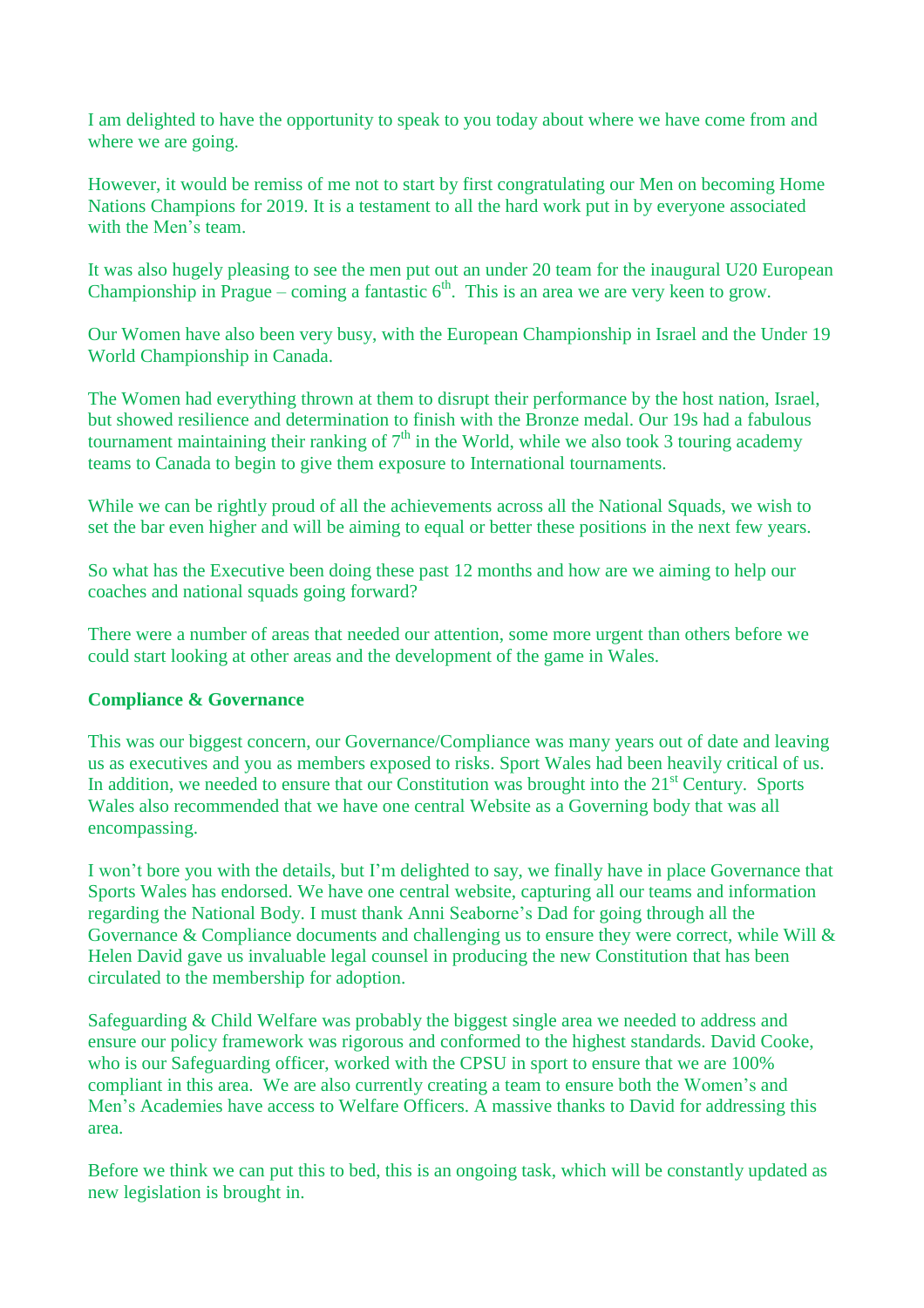### **Board & Constitutional Changes**

This is an area we will be voting on today. We have to bring Wales Lacrosse into the 21<sup>st</sup> Century. The streamlining of the Board and the ability of the Board to appoint advisors for up to two years allows us the flexibility to address the challenges that Boards are faced with. For example having the opportunity to appoint HR or Legal representation to the board as well as Safeguarding, gives us the flexibility to bring in skilled external (if needed) people to ensure that we can comply with the challenges faced by many in today's society.

And now, perhaps to some lighter areas that the Executive has been working on.

As part of our plans to be a unified National Governing Body, ensuring that we focused on both Men's & Women's teams equally, we felt that it was necessary to have one logo. Well this took a lot longer than you would have imagined, and some of you may actually think what's changed! However, if you look closely enough you will see that the lacrosse sticks capture those used by both the men's and the women's games.

### **Women's Academy**

This has been a huge success and many thanks to Mel and Maggie for having the vision to drive this forward over the past 18 months. And as I look around I see a number of our future Internationals sitting in front of us. The Academy now has 100+ players and we have recently overhauled the coaching structure to ensure that the girls get the best possible coaches and a platform to perform going forward.

We are exceptionally keen for this to be expanded into the Men's game.

However, there is little point of having an Academy if we do not have a clear pathway for our elite players into the National squads. With the advent of the Seniors Academy and the development of junior players, we can now safely say we have competition for places. No player should assume that once in the squad they will remain.

### **Coaching**

We want all our players at all levels to have the best possible coaches. With this in mind, all our coaches going forward must be qualified to a certain level before we will appoint them to head up our National teams. We are developing aspiring coaches, and use the academy, where possible to blood them under the watchful eye of our qualified coaches. We are hopeful, at some stage, to develop our own Welsh coaching badges.

We are continually working to improve the standard of coaching in Wales. We currently utilize the England Lacrosse courses to improve the standard, but also have been working with Mark Bennett, MBE on further developing coaching styles that are strongly behaviours led.

This "culture" is one we wish to instill across all our working environments from Board to officials, to coaches of all teams at all levels.

### **Home Internationals**

The 2020 Home Internationals are being hosted by Wales. We already have the venue – the brand new FAW facility in Wrexham. We are talking to potential sponsors for the event. A huge amount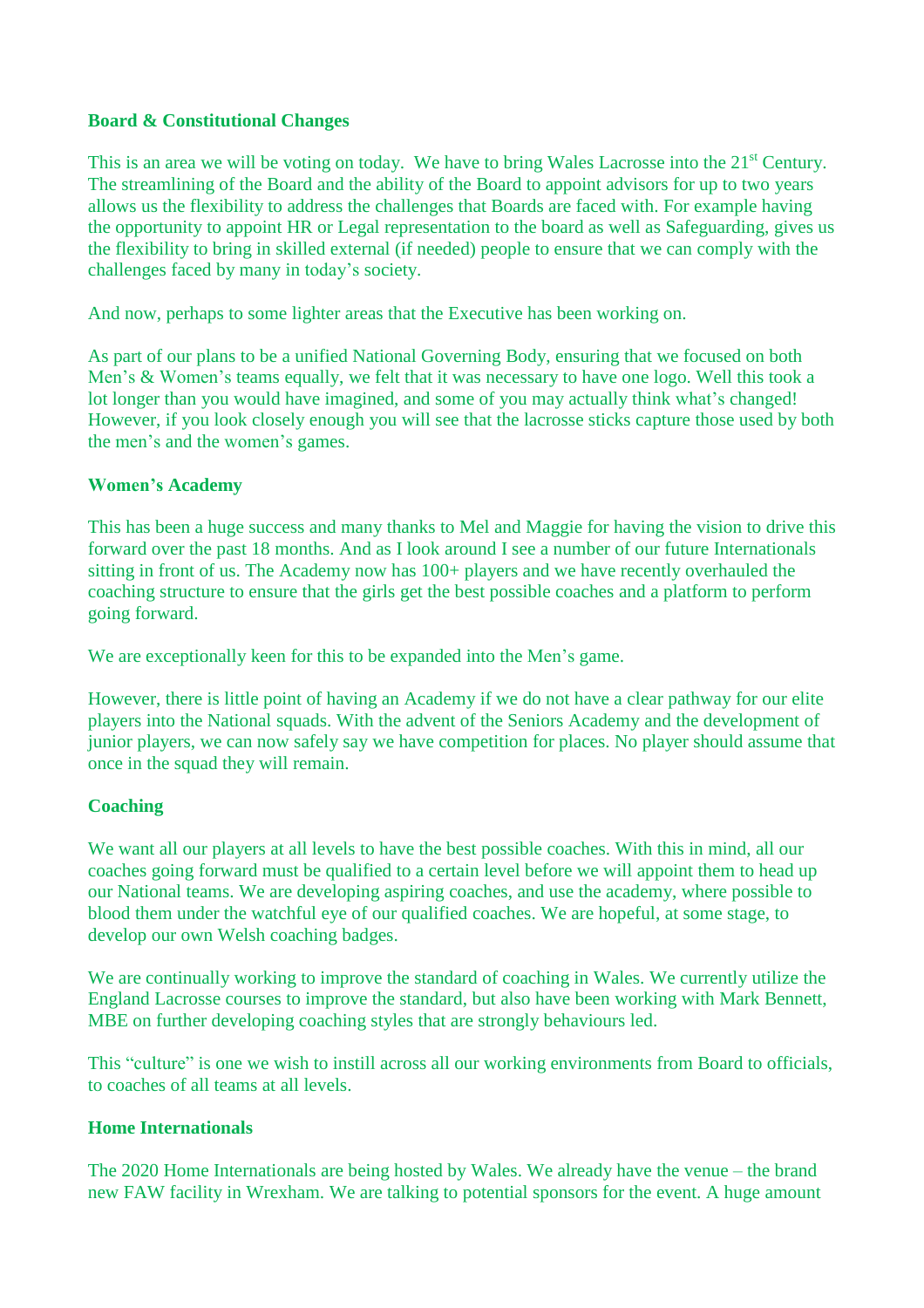of work has being undertaken by Anni Seaborne and she has built a working party to assist her in this. We are excited that we will also have the Men's U20s at the event for the first time as part of their preparation for participating in the U20 World Championship in Limerick in July 2020.

# **Sponsorship**

There are two key areas we are focusing on next year. One area is sponsorship. Now that we have the Governance in place, the website and have really become unified as one, we are in a position to work with Sponsors to obtain much need funds. This isn't going to be easy – let's face it we don't have Sky Sports contracts to fall back on, but we have a very desirable market – you and your network, and I would encourage people who you know that may be interested to come forward – either contact myself or a member of the board.

# **Development/Grassroots**

The other key area is developing the game in Wales. This is the next critical step for us. There is a huge amount of work needed by us to ensure that we achieve this. Encouraging schools to play lacrosse in Wales is one of our key goals for 2020 and beyond.

So, as you can see, while it may appear from the outside that little has changed, we have achieved a lot. But the work doesn't stop there. Our focus is to bring a higher level of professionalism to Wales Lacrosse and National Teams while ensuring an environment that all can thrive in.

Finally, it remains for me to say a huge thanks to the Executive for the support and hard work they have put in to help the association become stronger. For those stepping down, we wish you well for the future, for those that remain, the hard work continues.

## Thank you.

# **4. To receive the Financial Report and the report of from those certifying the Annual Accounts and to approve the annual accounts for the period ended 31 March 2019.**

The Accounts, as previously circulated to the Members, were presented by Nicola John (NJ), Treasurer of the Association. NJ reminded the meeting that the Accounts were for the period April 2018 to March 2019.

NJ explained that it had been recently agreed to refund the men and management £200 each for the 2018 World Championship from the surplus. The refund could be used towards the 2020 European Championship, donated or refunded directly. Jacqui Hicks, the men's manager was to be contacted with regards to this.

There were no questions.

Exerts from the Accounts are included below.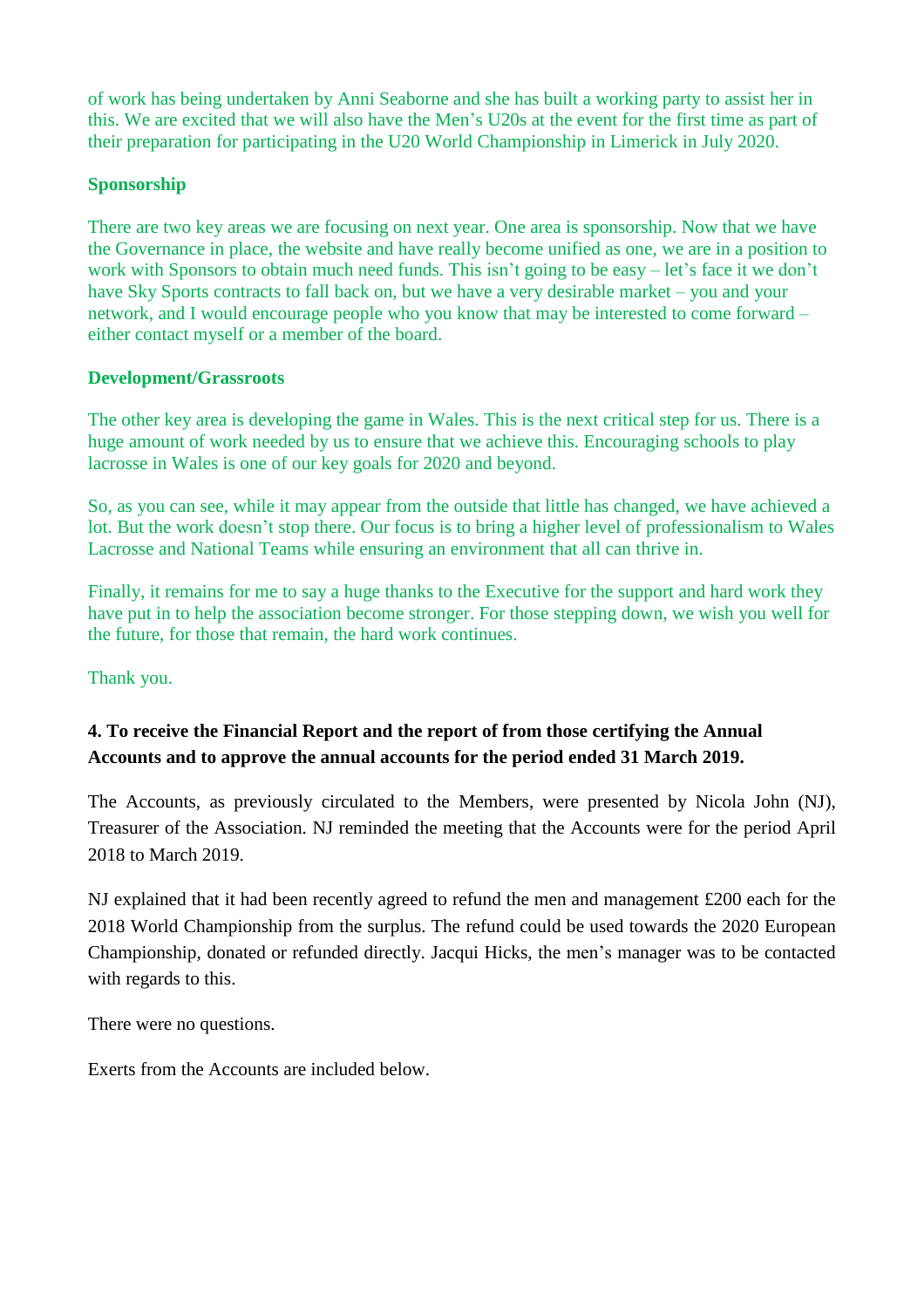### **THE WELSH LACROSSE ASSOCIATION FINANCIAL REPORT ACCOUNTING PERIOD ENDING 31 March 2019**

The results of the Association for the year ended 31 March 2019 are presented to the meeting for their approval.

The turnover for the Association was **£257,795** for the year compared to £185,783 for the prior year, an increase of nearly 40%. Each year now sees a World Championship for one of our teams – Men, Women, U19 Men and U19 Women. 2018 was the Men's World Championship hosted in Netanya, Israel. In addition, the calendar now has a European Championship which in 2018 was the inaugural U20 Women's Championship in Katowice, Poland.

The Men's World Championship campaign to Israel was wholly self-funded by players and staff with £89,292 of contributions funding the cost of participation of £81,463. This was the largest event in the history of the competition with 46 nations competing. The men finished 14<sup>th</sup>, their best placing to date, 3 positions higher than Denver in 2014.

The Senior Women had a post-World Cup rebuild year with a tour to the USA in October 2018 as the main area of expenditure with £3,611 of funding towards the managements' cost from their donor. The season largely broke even with a small deficit of £153 funded from reserves. The Junior Women's programme continued its growth with the Dragon Academy having a full year of activities. The U19 were in full preparation mode with their World Championship in August 2019 to look forward to. As part of that preparation, they attended the inaugural U20 European Championship in Poland where they earned a Bronze medal. The U19 team received £1,072 from the women's donor which subsidised the cost of the management team's flights to Poland. The Elite Women's Programme have continued to benefit from the financial support of their donor receiving nearly £12,000 in total. Wales Lacrosse would like to acknowledge and thank the donor for their continued support which is greatly appreciated. Without this support, it would be even harder to achieve the results they do with the limited resources available to them. Total reserves at the end of the financial year were **£72,957** compared to **£55,579** in 2018. The increase reflects the men's surplus on the World Championship and that generated by the Junior Women's programme over the year.

The WLA remains on a sound financial footing with all areas having working capital reserves.

Nicola John ACA Treasurer September 2019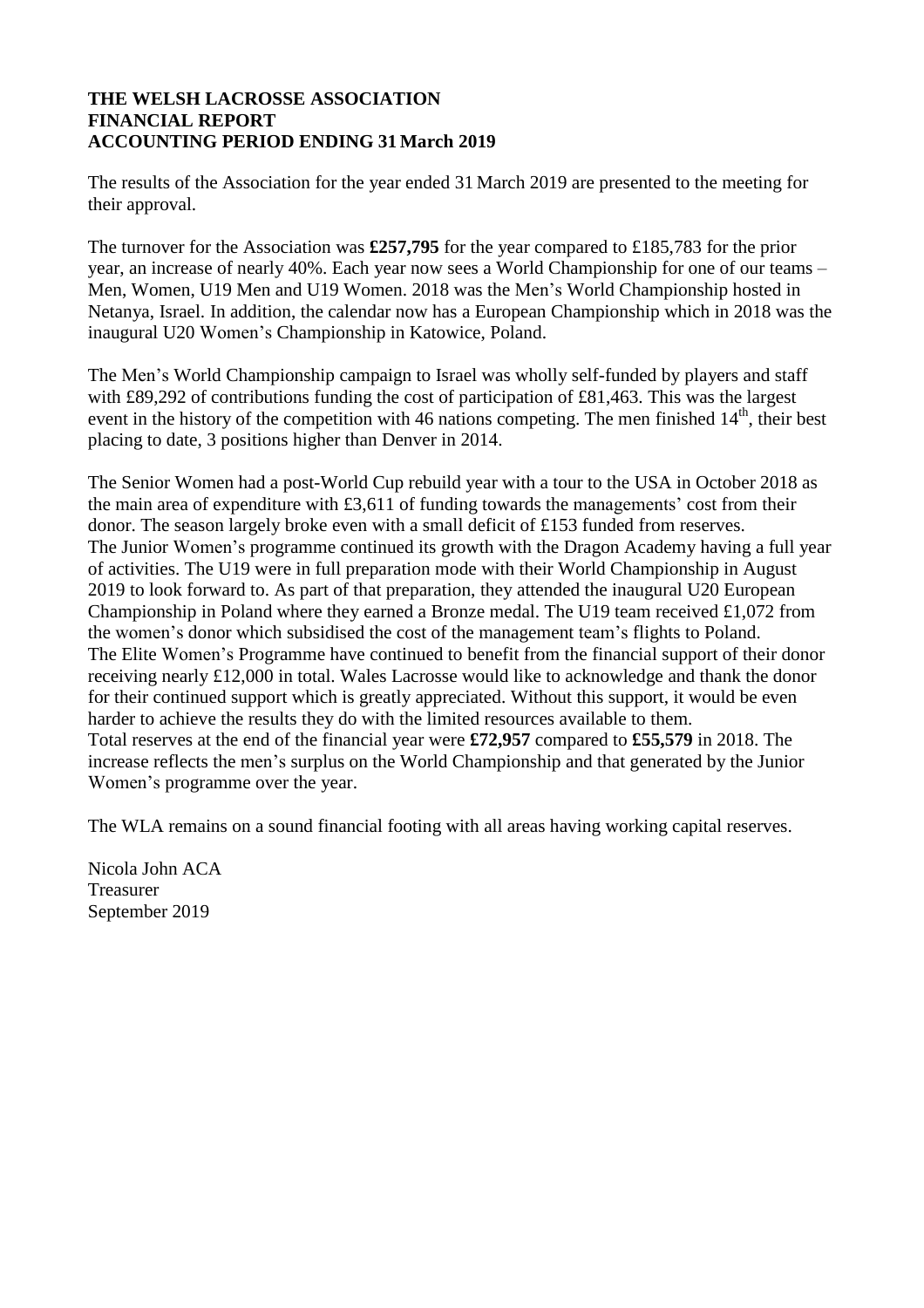| <b>Income &amp; Expenditure Statement</b>                  |                      |                                   |                            |                      |                            |                            |
|------------------------------------------------------------|----------------------|-----------------------------------|----------------------------|----------------------|----------------------------|----------------------------|
| Year Ending 31 March 2019                                  |                      |                                   |                            |                      |                            |                            |
|                                                            |                      | 2018/19                           |                            | 2017/18              |                            |                            |
|                                                            | <b>Income</b>        | <b>Expense</b>                    | <b>Surplus</b><br>/deficit | <b>Income</b>        | <b>Expense</b>             | <b>Surplus</b><br>/deficit |
|                                                            |                      |                                   |                            |                      |                            |                            |
| Administration                                             | 741.02               | (1,150.62)                        | (409.60)                   | 70.35                | (483.22)                   | (412.87)                   |
|                                                            | 741.02               | (1,150.62)                        | (409.60)                   | 70.35                | (483.22)                   | (412.87)                   |
| Membership                                                 | 5,200.00             | (4,276.74)                        | 923.26                     | 5,120.00             | (4,035.01)                 | 1,084.99                   |
|                                                            | 5,200.00             | (4,276.74)                        | 923.26                     | 5,120.00             | (4,035.01)                 | 1,084.99                   |
| Home International Hosting                                 | 0.00                 | 0.00                              | 0.00                       | 10,538.50            | (7,916.98)                 | 2,621.52                   |
|                                                            |                      |                                   |                            |                      |                            |                            |
| Coach/Officials/Development                                | 240.00               | (368.00)                          | (128.00)                   | 225.00               | (384.90)                   | (159.90)                   |
|                                                            | 240.00               | (368.00)                          | (128.00)                   | 225.00               | (384.90)                   | (159.90)                   |
| Men                                                        |                      |                                   |                            |                      |                            |                            |
| Fundraising and donations                                  | 1,196.21             | 0.00                              | 1,196.21                   | 0.00                 | 0.00                       | 0.00                       |
| <b>Squad Training</b>                                      | 2,255.00             | (1,660.00)                        | 595.00                     | 2,275.00             | (1,896.00)                 | 379.00                     |
| <b>European Championships</b>                              | 0.00                 | 0.00                              | 0.00                       | 649.72               | 0.00                       | 649.72                     |
| World Championship 2018 - Israel                           | 89,292.64            | (81, 463.33)                      | 7,829.31                   | 0.00                 | 0.00                       | 0.00                       |
| Tournament Entry fee - Nick Kehoe Int'l<br>Other (website) | 0.00                 | (350.00)                          | (350.00)                   | 0.00                 | (300.00)                   | (300.00)                   |
|                                                            | 0.00<br>92,743.85    | (224.25)<br>(83,697.58)           | (224.25)<br>9,046.27       | 0.00<br>2,924.72     | (259.25)<br>(2,455.25)     | (259.25)<br>469.47         |
|                                                            |                      |                                   |                            |                      |                            |                            |
| <b>Senior Women</b>                                        |                      |                                   |                            |                      |                            |                            |
| Sponsorship, Fundraising and donations                     | 10,925.60            | 0.00                              | 10,925.60                  | 43,784.29            | (994.43)                   | 42,789.86                  |
| World Cup 2017                                             | 0.00                 | 0.00                              | 0.00                       | 32,184.92            | (74, 403.53)               | (42, 218.61)               |
| Tour - October US                                          | 24,620.00            | (27,908.93)                       | (3,288.93)                 | 0.00                 | (6,014.97)                 | (6,014.97)                 |
| Home International - Scotland                              | 8,000.00             | (8,214.24)                        | (214.24)                   | 7,160.00             | (8,018.13)                 | (858.13)                   |
| <b>Squad Training</b>                                      | 11,593.93            | (13,180.09)                       | (1,586.16)                 | 7,715.00             | (6,189.47)                 | 1,525.53                   |
| US Coaches flights (funded by sponsor)                     | 0.00                 | (5,689.57)                        | (5,689.57)                 | 0.00                 | (14, 937.59)               | (14, 937.59)               |
| Kit                                                        | 540.00               | (835.05)                          | (295.05)                   | 3,324.47             | (3,324.90)                 | (0.43)                     |
| Other expenses (bank charges)                              | 0.00                 | (5.52)                            | (5.52)                     | 0.00                 | 0.00                       | 0.00                       |
|                                                            | 55,679.53            | (55, 833.40)                      | (153.87)                   | 94,168.68            | $(113,883.02)$ (19,714.34) |                            |
| <b>Junior Women</b>                                        |                      |                                   |                            |                      |                            |                            |
| Sponsorship, Fundraising and donations                     | 1,072.40             | 0.00                              | 1,072.40                   | 0.00                 | 0.00                       | 0.00                       |
| Home International - Scotland                              | 10,700.00            | (11, 307.35)                      | (607.35)                   | 9,370.00             | (9,720.09)                 | (350.09)                   |
| Festival at WC & Oxton                                     | 0.00                 | 0.00                              | 0.00                       | 18,300.00            | (18, 112.24)               | 187.76                     |
| U20 Europeans - Poland                                     | 18,105.00            | (19, 357.89)                      | (1,252.89)                 | 0.00                 | 0.00                       | 0.00                       |
| <b>National Squad Training</b>                             | 42,771.85            | (40,271.35)                       | 2,500.50                   | 23,515.00            | (22,024.33)                | 1,490.67                   |
| Dragons Academy                                            | 26,812.00            | (22,918.36)                       | 3,893.64                   | 10,280.00            | (8,318.41)                 | 1,961.59                   |
| Kit                                                        | 1,672.50             | (1,590.28)                        | 82.22                      | 8,999.03             | (9,790.50)                 | (791.47)                   |
| Other expenses (bank charges)                              | 0.00                 | (5.52)                            | (5.52)                     | 0.00                 | 0.00                       | 0.00                       |
| U19 Fund                                                   | 101,133.75           | (95, 450.75)                      | 5,683.00                   | 70,464.03            | (67,965.57)                | 2,498.46                   |
|                                                            |                      |                                   |                            |                      |                            |                            |
| Sponsorship, Fundraising and donations                     | 1,057.00<br>1,057.00 | 0.00<br>0.00                      | 1,057.00<br>1,057.00       | 2,272.40<br>2,272.40 | (445.79)<br>(445.79)       | 1,826.61<br>1,826.61       |
|                                                            |                      |                                   |                            |                      |                            |                            |
| <b>SPORT WALES FUNDING</b>                                 | 1,000.00             | 0.00                              | 1,000.00                   | 0.00                 | 0.00                       | 0.00                       |
| TOTAL INCOME & EXPENDITURE                                 |                      | 257,795.15 (240,777.09) 17,018.06 |                            | 185,783.68           | $(197,569.74)$ (11,786.06) |                            |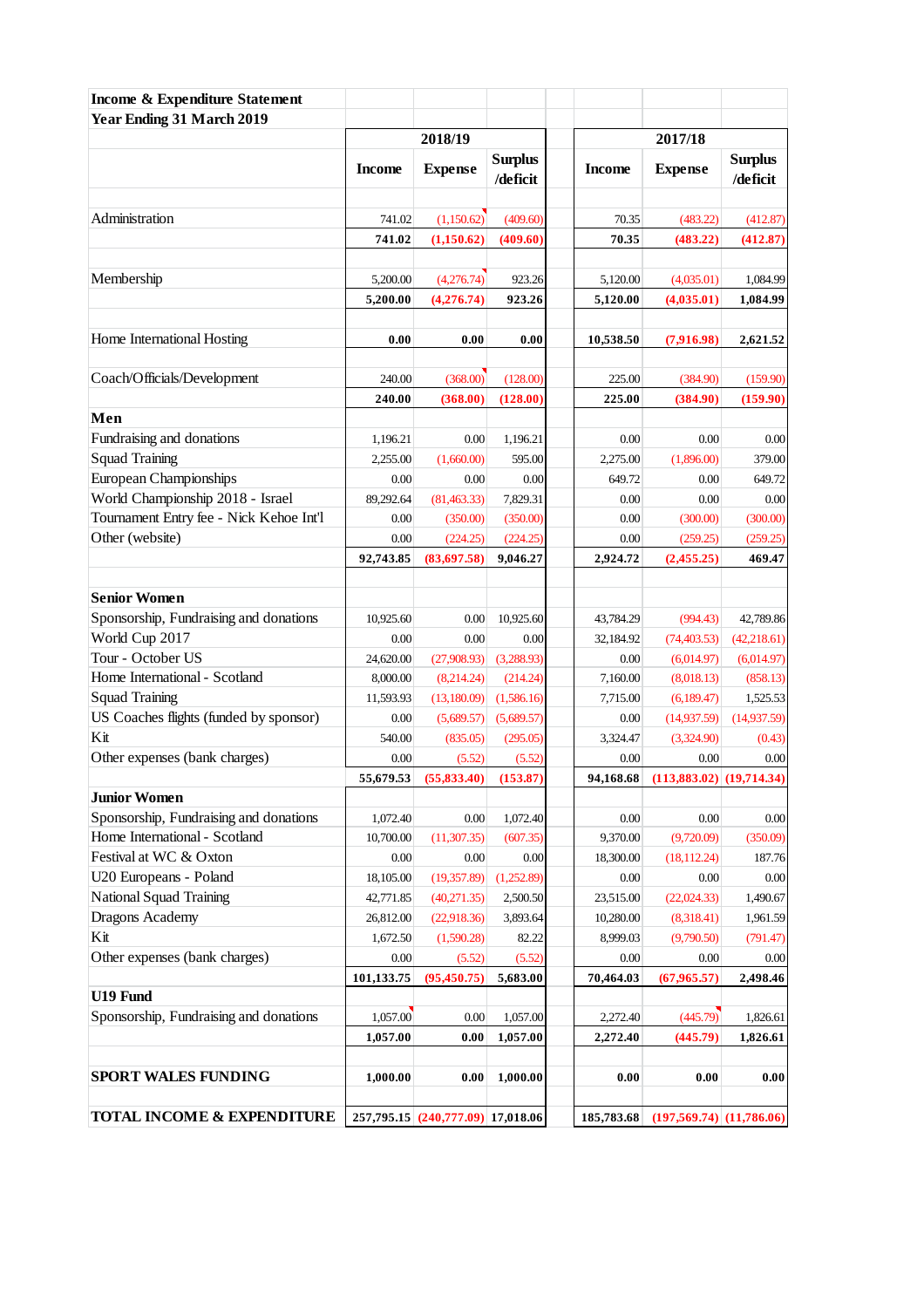| <b>BALANCE SHEET FOR 2018/19</b> |               |               |           |
|----------------------------------|---------------|---------------|-----------|
| Year to 31 March 2019            |               |               |           |
|                                  |               |               |           |
| <b>Balance Sheet</b>             | 2018/19       | 2017/18       |           |
|                                  | £             | £             |           |
|                                  |               |               |           |
| Nat West Men's account           | 36,325.08     | 54,613.34     |           |
| Barclays Junior Women            | 51,669.54     | 10,501.41     |           |
| <b>Barclays Senior Women</b>     | 15,201.95     | 17,824.37     |           |
| Barclays Saver a/c - general     | 33,925.70     | 30,538.04     |           |
|                                  |               |               |           |
| Debtors/Prepayments              | 52,508.18     | 26,386.22     |           |
| Creditors/Accrued Income         | (117, 033.18) | (84, 283, 40) |           |
|                                  |               |               |           |
|                                  | 72,597.27     | 55,579.98     |           |
| <b>Reserves</b>                  | 2018/19       | 2017/18       | Movement  |
|                                  | £             | £             | £         |
| Sport Wales Funding              | 1,000.00      | 0.00          | 1,000.00  |
| Administration                   | 3,449.03      | 3,858.63      | (409.60)  |
| Membership                       | 5,499.26      | 4,576.00      | 923.26    |
| Home International Hosting       | 2,828.18      | 2,828.18      | 0.00      |
| Coach Develepment Fund           | 5,222.44      | 5,312.44      | (90.00)   |
| <b>Officials Training Fund</b>   | 1,455.58      | 1,500.58      | (45.00)   |
| Development Fund                 | 13,270.29     | 13,263.29     | 7.00      |
| Men                              | 15,649.97     | 6,603.70      | 9,046.27  |
| Senior Women                     | 10,099.69     | 10,253.56     | (153.87)  |
| Junior Women                     | 12,681.91     | 6,998.91      | 5,683.00  |
| U19 WC Fund                      | 1,440.92      | 383.92        | 1,057.00  |
|                                  |               |               |           |
|                                  | 72,597.27     | 55,579.21     | 17,018.06 |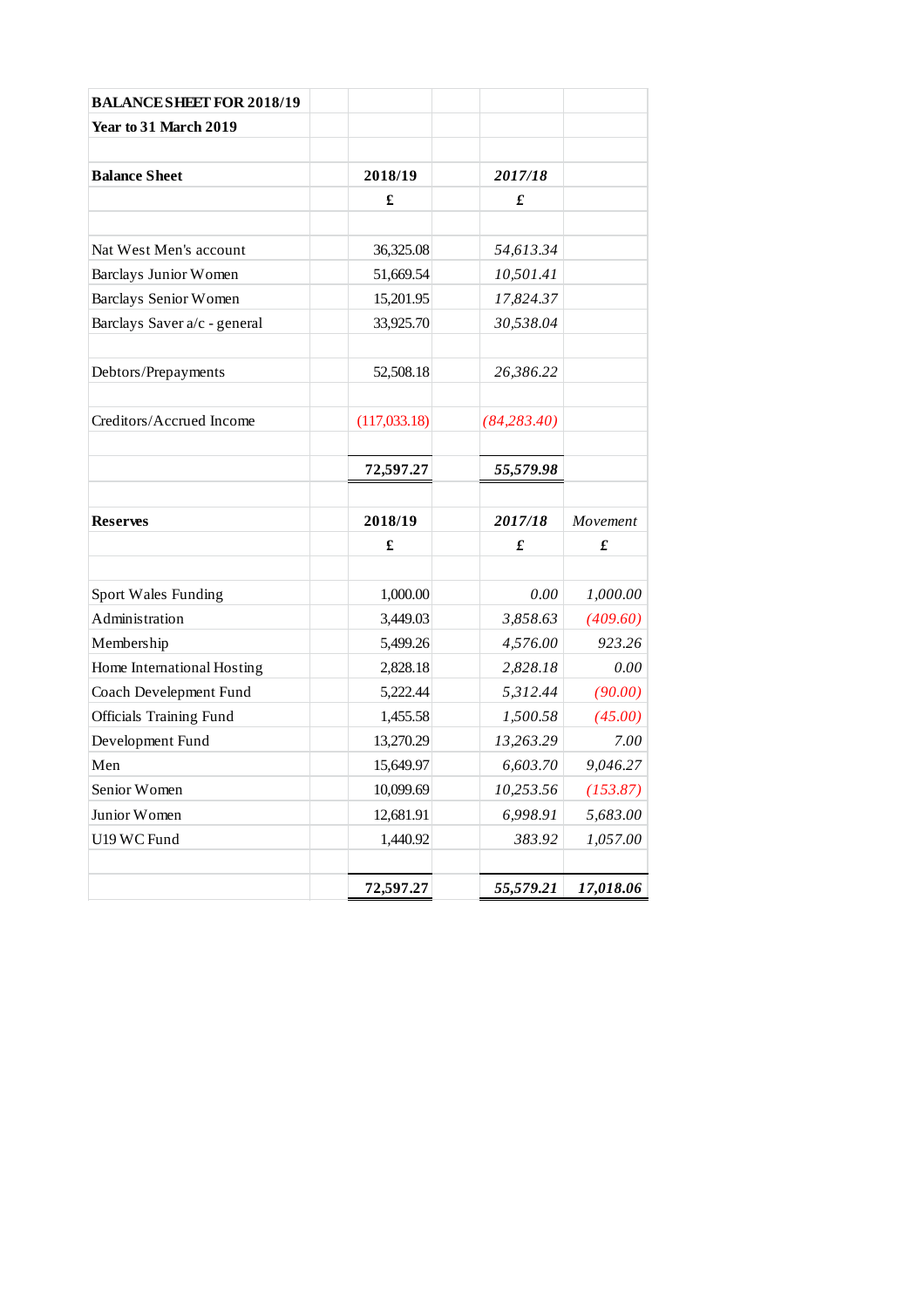RB asked for approval of the accounts.

Proposed: Mel Wiltshire

Seconded: Simon Hughes

Vote – unanimous

## **5. Proposal to adopt the new WLA Constitution**

Additional notes not mentioned at the Meeting. The new Constitution was based on a template available from the Welsh Sports Association. It was then adapted to work for the Association and its needs. Legal Counsel was sort in its preparation.

NJ outlined the main differences from the current Constitution to the Meeting:

- The name of the Association will change to Wales Lacrosse in line with how national teams present themselves. The abbreviation for the Association will remain as WLA given World Lacrosse use WL.
- Membership categories and eligibility criteria have been taken out of the Constitution and will be in a described and prescribed in separate documents.
- Proxy voting will now be allowed at General Meeting. This will enable more members to have their say and be represented.
- Executive composition. There will still be a maximum of 12 members, 5 of which will be elected – Chair, CEO, Treasurer, Performance Directors (Men & Women) and 7 appointed members. 2 of the 7 appointed members are the Development Director and Safeguarding Officer and along with the 5 elected members these 7 will be the Executive Officers of the Association. The remaining 5 appointed Members will be skills based.
- There will be an appointed Honorary President who live serve a 2 year term.

NJ confirmed to Rick Summers that his submitted comments had been actioned and incorporated.

RB called for a vote to adopt the new constitution.

Proposed: Simon Hughes

Seconded: Tony Higginson

Vote – unanimous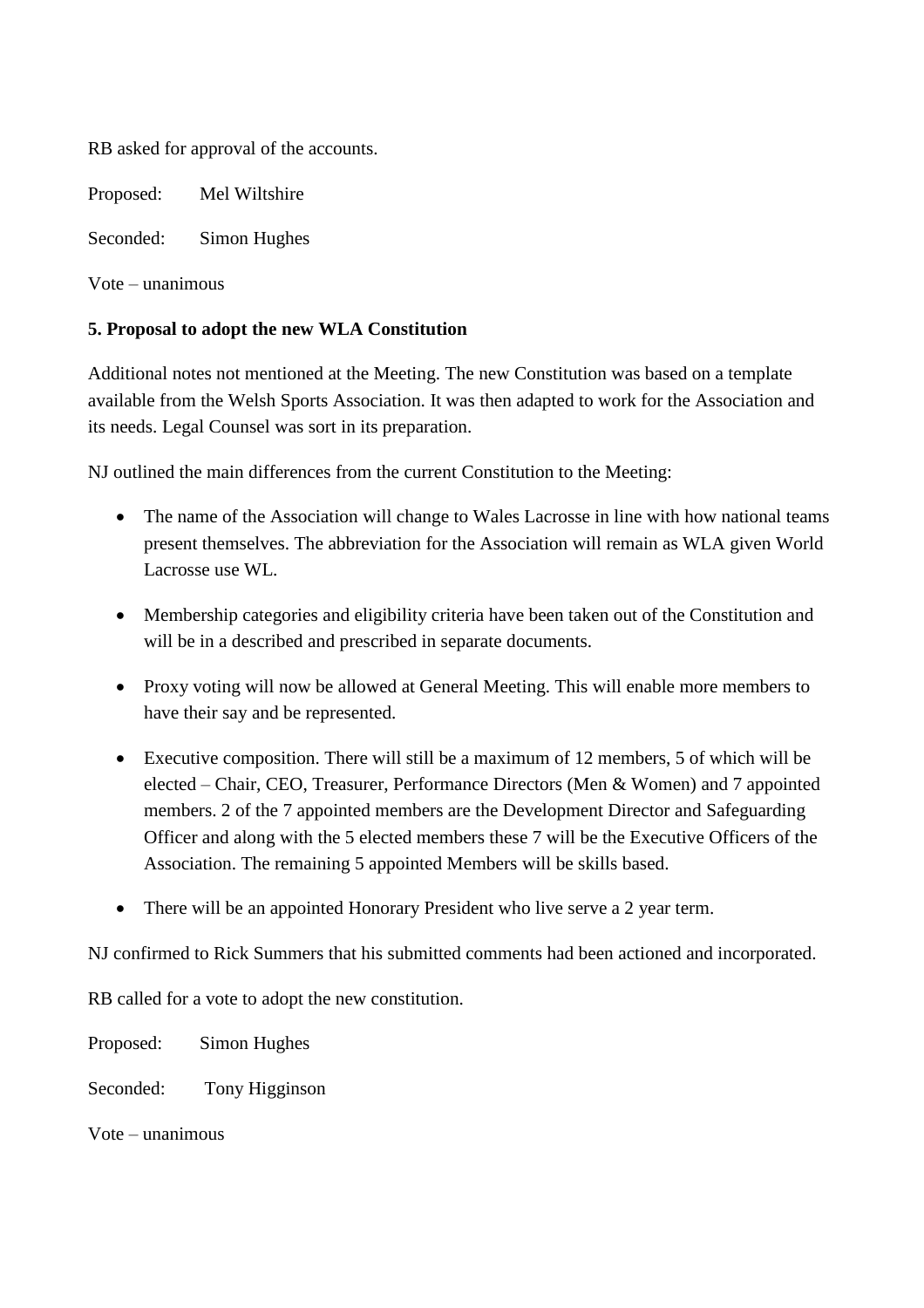# **6. Election of Officers to the Executive Committee**

### *Roger Baynham – Chair of the Executive*

Proposed: Nicola John

Seconded: Simon Hughes

Vote - unanimous

### *Nicola John - Treasurer*

Proposed: Mel Wiltshire

Seconded: Simon Hughes

Vote - unanimous

### *Mel Wiltshire – Performance Director – Women*

Proposed: Nicola John

Seconded: Simon Hughes

Vote – unanimous

### **7. To appoint the party responsible for certifying the Annual Accounts for the period ending 31 March 2019.**

NJ confirmed that Elizabeth Currie was willing to continue to be the Independent Reviewer of the Accounts.

Proposed: Mel Wiltshire

Seconded: Penny Ashby

Vote - unanimous

#### **8. Presentation of Awards**

Margaret Turner Award *– Phil Walker (posthumous award).* Presented by Rick Summers

Phil Walker was integral in rebuilding Wales Men's Lacrosse

He came to watch his son Ryan play at a Wales practice in 2011 and when he was there a 2nd time it was a great opportunity to see if he wanted to get involved. We certainly didn`t appreciate at the time how important Phil would be in building Welsh lacrosse and more importantly what a great friend he became to everyone involved with Wales

The input of time, organisation and great planning that Phil brought to Welsh lacrosse that made sure we achieved his aim of being international class off the field so the coaches and players could focus on being international class on the field.